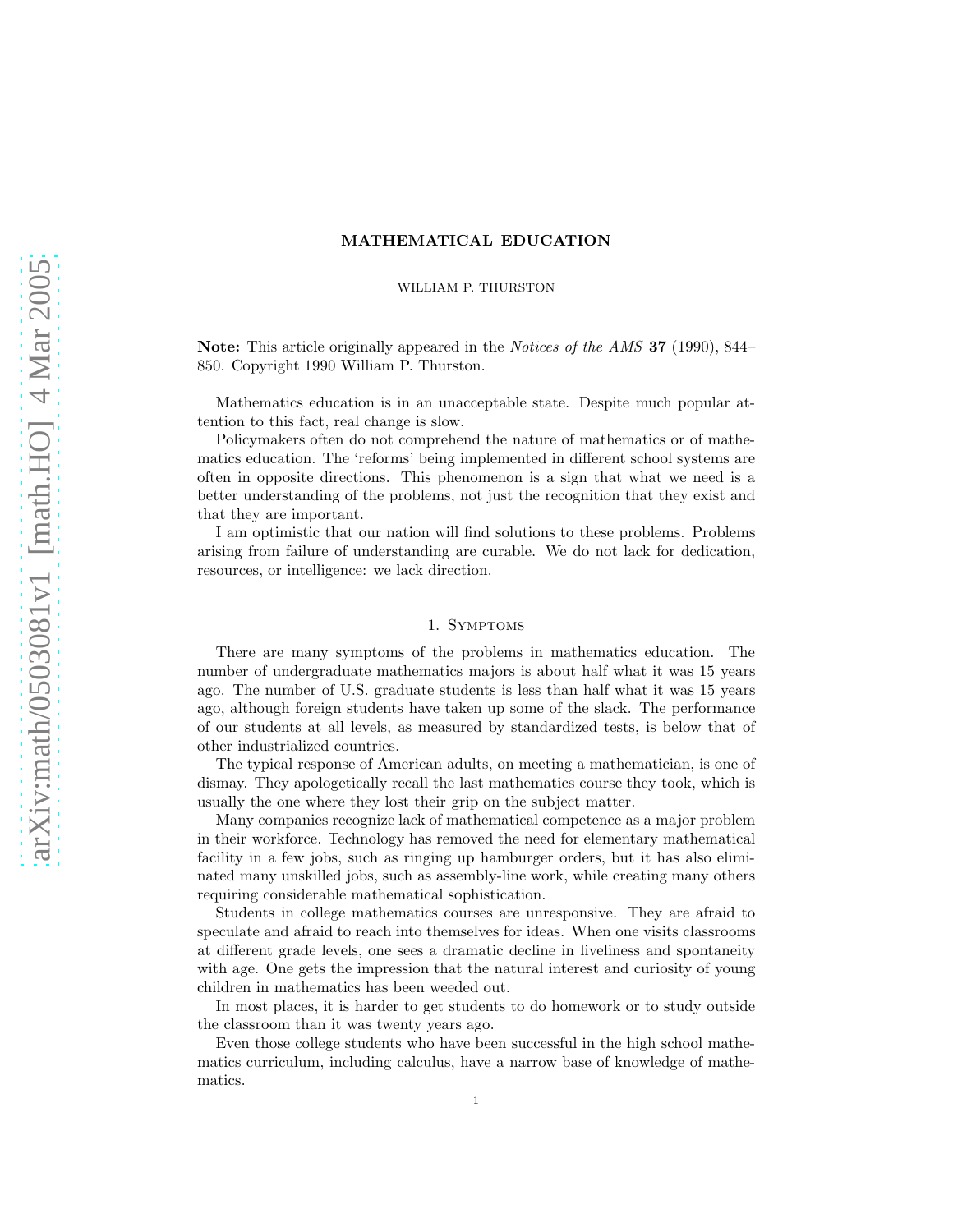#### 2. Stratification and Compartmentalization

A major source of problems, and a major barrier to solutions of the problems, is the stratification and compartmentalization of the immense mathematical education enterprise, from kindergarten through graduate school. In particular, there is very little communication between high school and college teachers of mathematics. There is also less than optimal communication between the people who are involved with curricular reform at the college level and research mathematicians. This splintering partly results from the existence of several different professional associations, including the American Mathematical Society (AMS), which primarily represents mathematical research; the Mathematical Association of America (MAA), which primarily represents undergraduate mathematics; and the National Council of Teachers of Mathematics (NCTM), which primarily represents the most committed high school mathematics teachers. Additional organizations represent two-year colleges, applied mathematics, statistics, and operations research, as well as computer science.

The membership of the AMS and the MAA overlap by only about 1/3. Most members of the AMS are not even aware of the existence of the NCTM. Conversely, few members of the NCTM are aware of the AMS. Very few academic mathematicians have any contact with school mathematics teachers except through their children. Most teachers are trained at institutions with few if any research mathematicians. A number of universities are strong both in mathematical research and teacher training, but, even at those universities, most research mathematicians are not involved in teacher training.

Even more severe is the compartmentalization due to the division of primary and secondary education into many individual school districts and schools where the real decisions are made, and the division of college education into many different academic departments where the real decisions are made. Many people are thinking about the problems and making individual efforts to solve them. Many of these local efforts are quite successful. Unfortunately, there is far too little coordination and sharing of the insights gained.

### 3. Mathematics is a Tall Subject

One feature of mathematics which requires special care in education is its 'height,' that is, the extent to which concepts build on previous concepts. Reasoning in mathematics can be very clear and certain, and, once a principle is established, it can be relied on. This means it is possible to build conceptual structures which are at once very tall, very reliable, and extremely powerful.

The structure is not like a tree, but more like a scaffolding, with many interconnected supports. Once the scaffolding is solidly in place, it is not hard to build it higher, but it is impossible to build a layer before previous layers are in place.

Difficulties arise because students taking a particular course are in different stages of mastery of the earlier learning. They also tend to be secretive about exactly what they know and what they don't know. For instance, many calculus students don't correctly add fractions, at least not in symbolic form: the typical mistake is that

$$
\frac{a}{b} + \frac{c}{d} = \frac{a+c}{b+d}
$$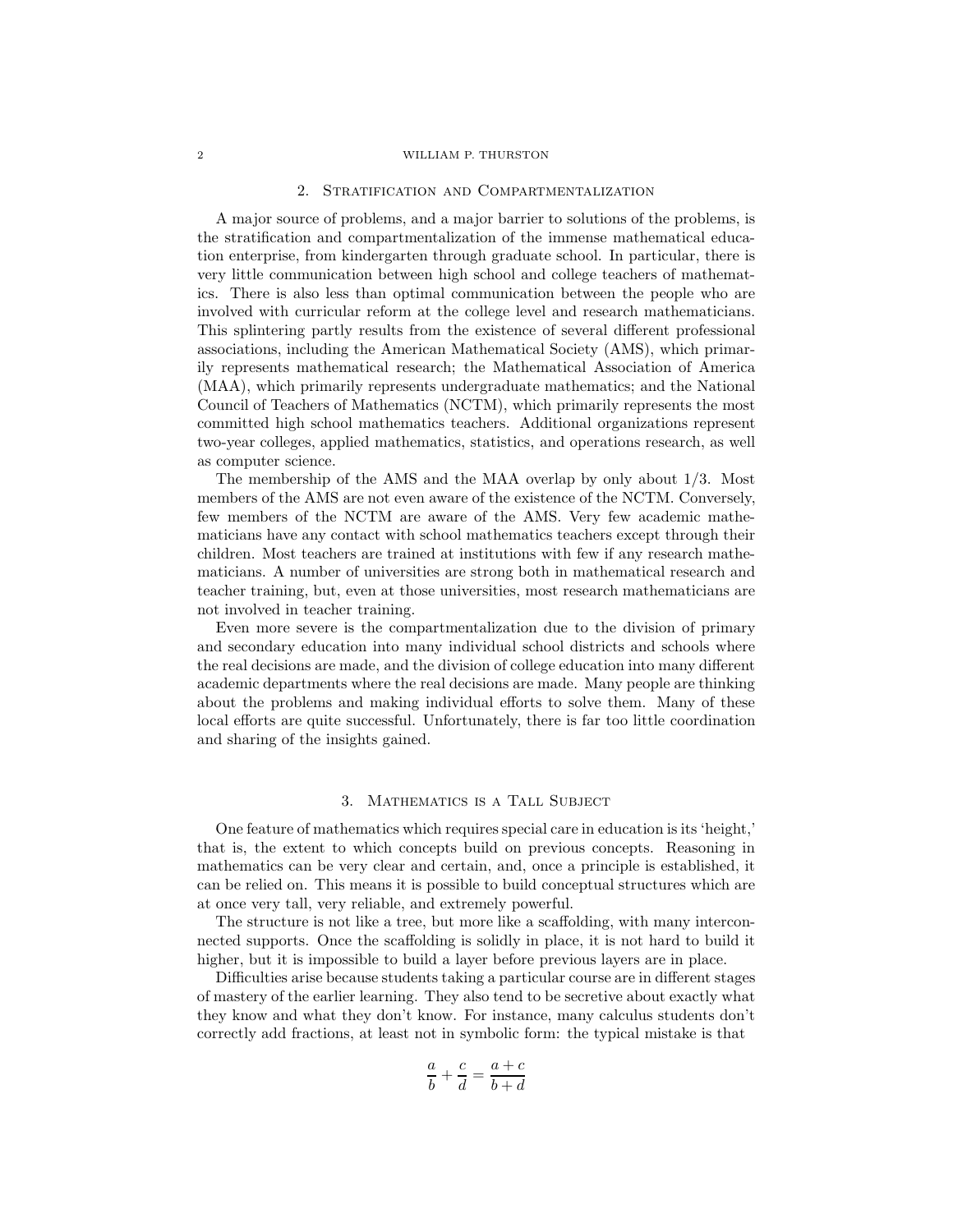much simpler than

$$
\frac{ad+cb}{bd}
$$

However, students feel guilty that they are shaky on addition of fractions and are slow to admit it and ask how and why it works, even to themselves.

Addition of fractions is a very boring topic to someone who already knows it, but it is an essential skill for algebra, which in turn is essential for calculus. It is not so hard, when talking with students individually, to find out what parts of the structure need shoring up and to deal with those parts individually. But it is quite difficult to find a level of teaching which is comprehensible and at the same time interesting to an entire class with heterogeneous background.

### 4. Mathematics is a Broad Subject

Mathematics is also very broad. There are many subjects that are never discussed in the mainline curriculum which culminates in calculus. The subjects that are discussed have many interesting side-branches that are never explored.

In my parents' generation (during the 1940s), the standard first college mathematics course was college algebra. Soon afterward, the standard first college course was calculus, until the early 1960s, when calculus became standard for the best high school mathematics students. By now first year calculus has largely migrated to high school in affluent school districts, so that most of the better mathematics and science students at our best universities have already taken calculus before they arrive. At Princeton, for instance, two-thirds of entering students placed out of at least one semester of calculus last year.

The acceleration of the curriculum has had its cost: there has been an accompanying trend to prune away side topics. When I was in high school, for instance, it was standard to study solid geometry and spherical geometry along with plane geometry. These topics have long been abandoned. The shape of the mathematics education of a typical student is tall and spindly. It reaches a certain height above which its base can support no more growth, and there it halts or fails.

These two trends (lengthening and narrowing of school mathematics) have been hastened by the growing reliance on standardized tests. Standardized tests are designed to cover topics on the most standard curriculum: if only half the students study some topic, it is unfair to ask about it on a standardized test. This is not so bad as long as tests are used in a disinterested way as one of several devices for measurement. Instead, higher test scores are often treated as the *goal*. Legislators, newspapers and parents put superintendents and school boards under pressure, superintendents and school boards put principals under pressure, principals put teachers under pressure; and teachers put students under pressure to raise scores. The sad result is that many mathematics courses are specifically designed to raise scores on some standardized test.

We don't diagnose pneumonia with only a thermometer, and we don't attempt to cure it by putting ice in a patient's mouth. We should take a similarly enlightened attitude toward testing in mathematics education.

The long-range objectives of mathematics education would be better served if the tall shape of mathematics were de-emphasized, by moving away from a standard sequence to a more diversified curriculum with more topics that start closer to the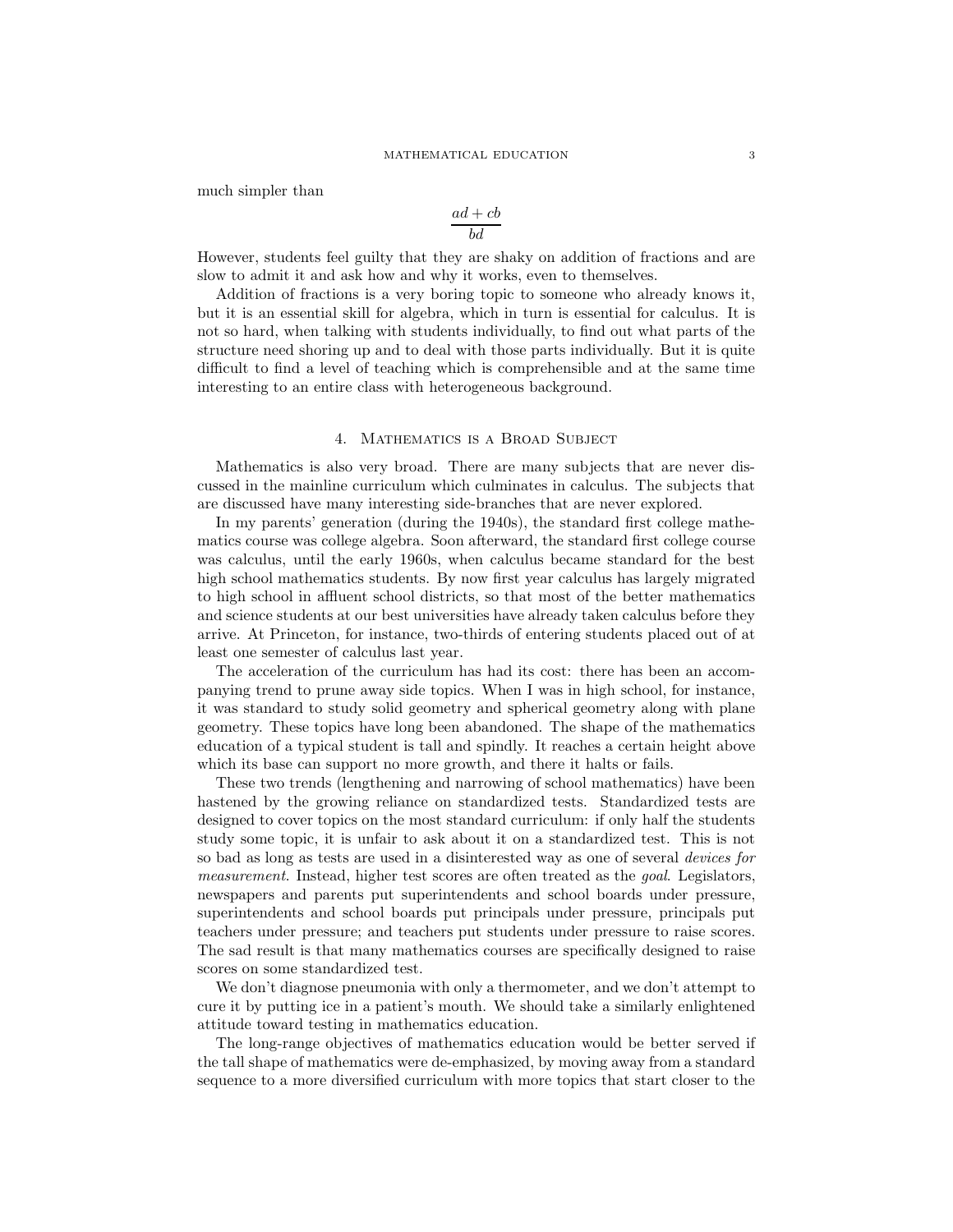ground. There have been some trends in this direction, such as courses in finite mathematics and in probability, but there is room for much more.

# 5. Mathematics is Intuitive and Real

Students commonly lose touch with the reality and the intuitive nature of mathematics. From kindergarten through high school, they often have teachers who are uncomfortable with anything off the beaten path. Young children come up with many ingenious devices to work out mathematical questions, but teachers usually discourage any nonconventional approach—partly because it is not easy to understand what a child is thinking or trying to say, and the teachers don't catch on, partly because the teachers think it's not okay to use an alternative method or explanation.

By the time students are in college, they are inhibited from thinking for themselves and from admitting out loud what they are thinking. Instead, they try to figure out what routines they are supposed to learn. When there is any departure in class from the syllabus or the text, someone invariably asks whether it's going to be on the test.

Unless mathematics makes a real connection to people, they are unlikely ever to think about it or use it once they have completed a course.

### 6. Precocity and Competition

Along with the emphasis on tests has come an emphasis on precocity and acceleration in mathematics. It is relatively easy for a bright student to work through the mathematics curriculum far more quickly than the usual pace.

There are several problems associated with precocity. People who skip ahead in the curriculum often have gaps in their background which only show up later. At that point, the person may be too embarrassed to admit the gap and tries to fake understanding. This regularly leads to disastrous results.

Another problem is that precocious students get the idea that the reward is in being 'ahead' of others in the same age group, rather than in the quality of learning and thinking. With a lifetime to learn, this is a shortsighted attitude. By the time they are 25 or 30, they are judged not by precociousness but on the quality of work. It is often a big letdown to precocious students when others who are talented but not so precocious catch up, and they become one among many. The problem is compounded by parents in affluent school districts who often push their children to advance as quickly as possible through the curriculum, before they are really ready.

A third problem associated with precociousness is the social problem. Younger students are often well able to handle mathematics classes intellectually without being able to fit in socially with the group of students taking them.

Related to precociousness is the popular tendency to think of mathematics as a race or as an athletic competition. There are widespread high school math leagues: teams from regional high schools meet periodically and are given several problems, with an hour or so to solve them.

There are also state, national and international competitions. These competitions are fun, interesting, and educationally effective for the people who are successful in them. But they also have a downside. The competitions reinforce the notion that either you 'have good math genes', or you do not. They put an emphasis on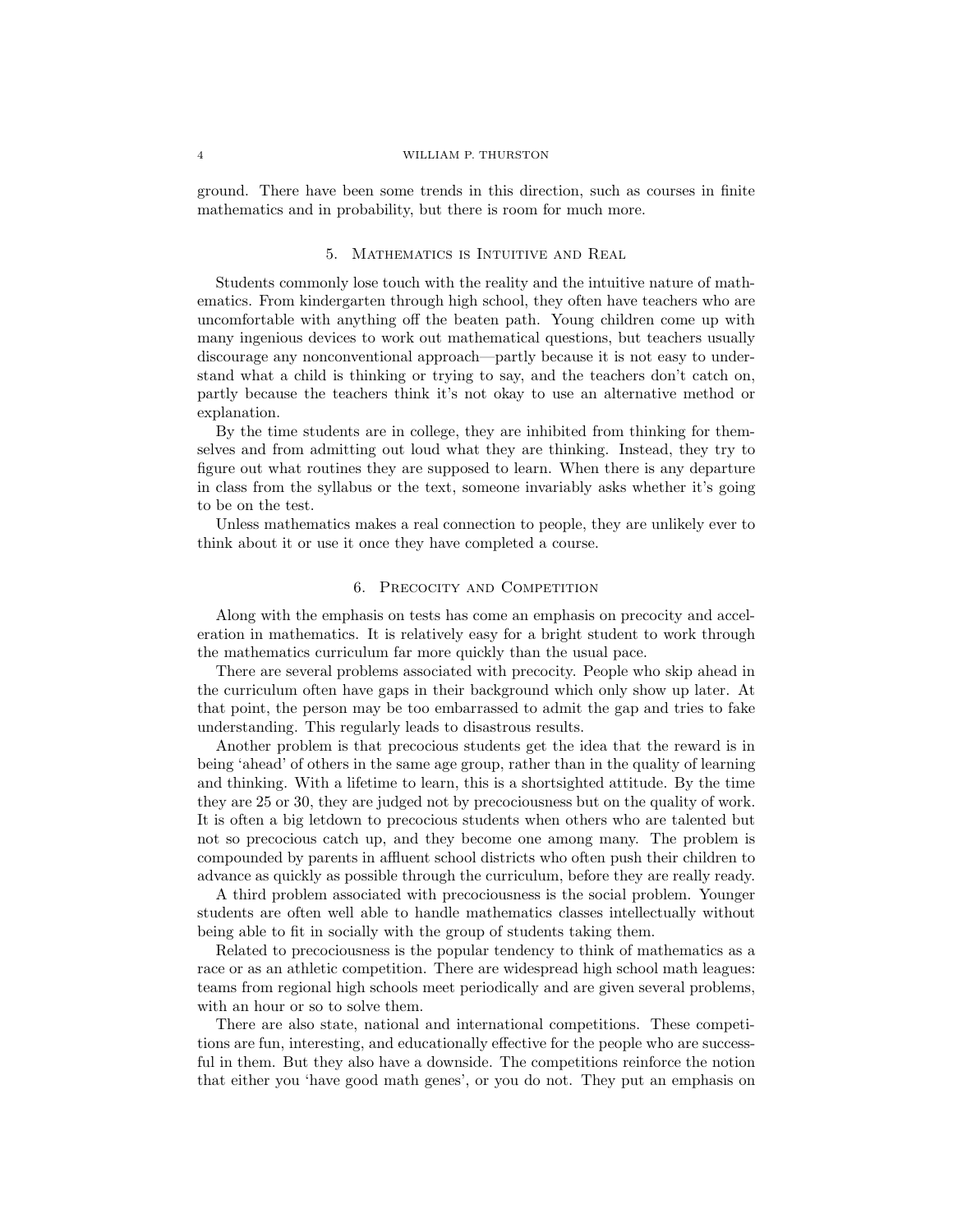being quick, at the expense of being deep and thoughtful. They emphasize questions which are puzzles with some hidden trick, rather than more realistic problems where a systematic and persistent approach is important.

This discourages many people who are not as quick or as practiced, but might be good at working through problems when they have the time to think through them. Some of the best performers on the contests do become good mathematicians, but there are also many top mathematicians who were not so good on contest math. Quickness is helpful in mathematics, but it is only one of the qualities which is helpful. For people who do not become mathematicians, the skills of contest math are probably even less relevant.

These contests are a bit like spelling bees. There is some connection between good spelling and good writing, but the winner of the state spelling bee does not necessarily have the talent to become a good writer, and some fine writers are not good spellers. If there was a popular confusion between good spelling and good writing, many potential writers would be unnecessarily discouraged.

I think the answer to these problems is to build a system which exploits the breadth of mathematics, by allowing quicker students to work through the material in greater depth and to take excursions into related topics, before racing ahead of their age group.

#### 7. Mystery and Mastery

Mathematics is amazingly compressible: you may struggle a long time, step by step, to work through some process or idea from several approaches. But once you really understand it and have the mental perspective to see it as a whole, there is often a tremendous mental compression. You can file it away, recall it quickly and completely when you need it, and use it as just one step in some other mental process. The insight that goes with this compression is one of the real joys of mathematics.

After mastering mathematical concepts, even after great effort, it becomes very hard to put oneself back in the frame of mind of someone to whom they are mysterious.

I remember as a child, in fifth grade, coming to the amazing (to me) realization that the answer to 134 divided by 29 is 134/29 (and so forth). What a tremendous labor-saving device! To me, '134 divided by 29' meant a certain tedious chore, while  $134/29$  was an object with no implicit work. I went excitedly to my father to explain my major discovery. He told me that of course this is so,  $a/b$  and a divided by b are just synonyms. To him it was just a small variation in notation.

One of my students wrote about visiting an elementary school and being asked to tutor a child in subtracting fractions. He was startled and sobered to see how much is involved in learning this skill for the first time, a skill which had condensed to a triviality in his mind.

Mathematics is full of this kind of thing, on all levels. It never stops.

The hard-earned and powerful tools which are available almost unconsciously to mathematicians, but not to students, make it hard for mathematicians to learn from their students. This puts a psychological barrier in the way of listening fully to students.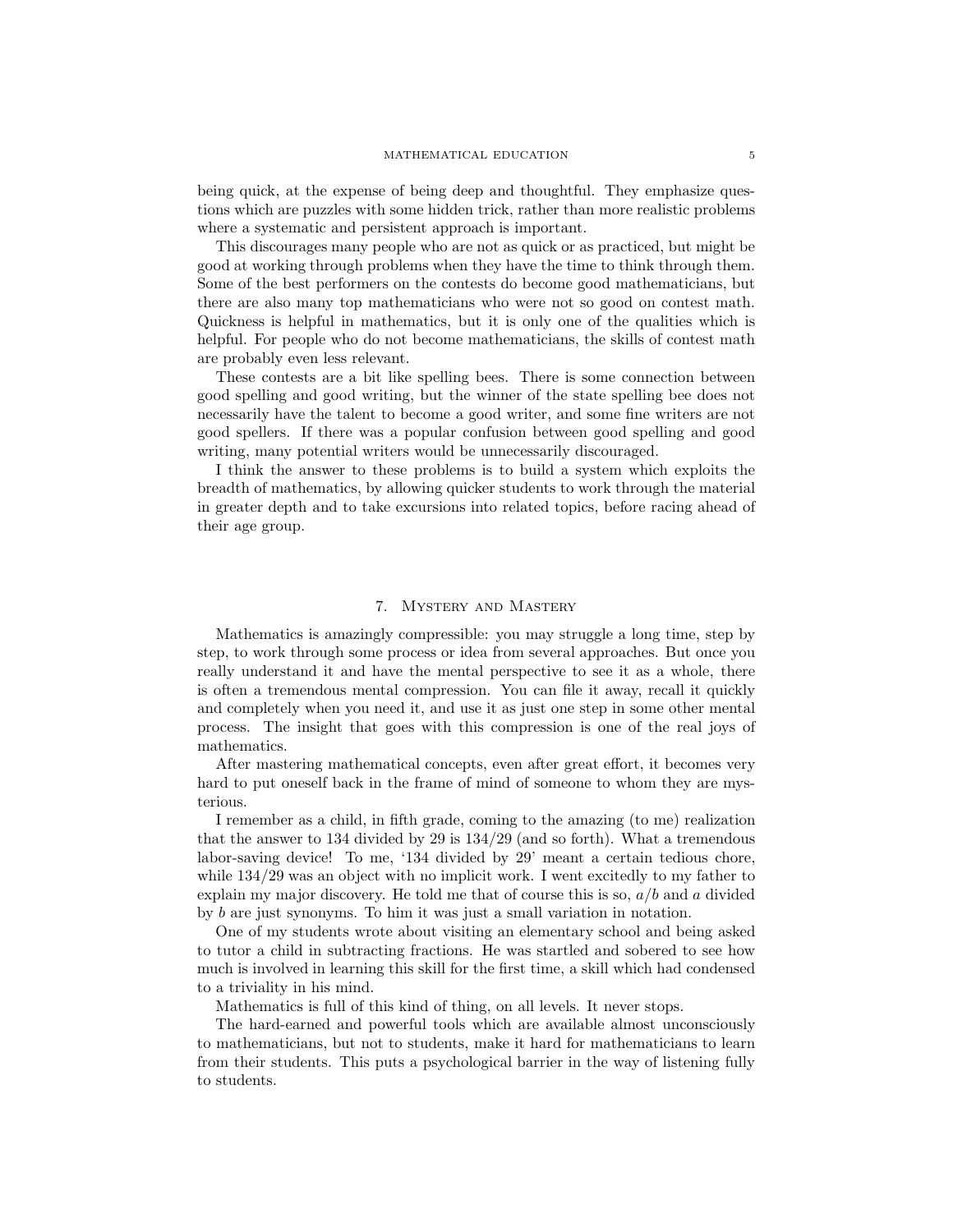It is important in teaching mathematics to work hard to overcome this barrier and to get out of the way enough to give students the chance to work things out for themselves.

# 8. Competence and Intimidation

Similarly, students at more advanced levels know many things which less advanced students don't yet know. It is very intimidating to hear others casually toss around words and phrases as if any educated person should know them, when you haven't the foggiest idea what they're talking about. Less advanced students have trouble realizing that they will (or would) also learn these theories and their associated vocabulary readily when the time comes and afterwards use them casually and naturally. I remember many occasions when I felt intimidated by mathematical words and concepts before I understood them: negative, decimal, long division, infinity, algebra, variable, equation, calculus, integration, differentiation, manifold, vector, tensor, sheaf, spectrum, etc. It took me a long time before I caught on to the pattern and developed some immunity.

Teachers also are frequently intimidated about mathematics. High school teachers are often timid about approaching college and university teachers. They also question, with some justice, whether university professors are in touch with the problems they have to deal with. There is so little general contact between those who teach mathematics in high schools, colleges, and universities that few professors know much about the educational problems in high school or elementary school. Elementary school teachers are often quite insecure about their grasp of mathematics and timid about approaching anyone.

# 9. The Problems and Solutions are the Same

There is much in common about the problems—and the solutions—of mathematics education at different levels, from kindergarten through graduate school. The failure to communicate is a real loss, and the potential gain from opening of two-way communications is great.

Over the past two years, I have met many people involved in mathematical education at all levels, partly as a member of the MSEB (Mathematical Sciences Education Board), a national board for mathematics education, composed of people from diverse backgrounds in mathematics and education, including a number of teachers. I have learned a lot.

During the spring semester of 1990, John Conway, Peter Doyle, and I organized a new course ('Geometry and the Imagination') at Princeton which borrowed a good deal from the ideas I learned. We taught as a team, shunning lectures and emphasizing group discussions among students. We emphasized manipulables, cooperative learning, and problem solving. We asked students to keep journals and to write out their ideas in good and complete English. Each student did a major project for the course. These ideas are all borrowed from ideas current in K-12 mathematics education, focused in the NCTM curriculum standards.

To culminate, we held a 'geometry fair': like a science fair but with a popcorn machine and without prizes. It was great fun.

The course came alive, qualitatively more than any course we had taught before. Students learned a lot of mathematics and solved problems we wouldn't have dared ask in a conventional college class.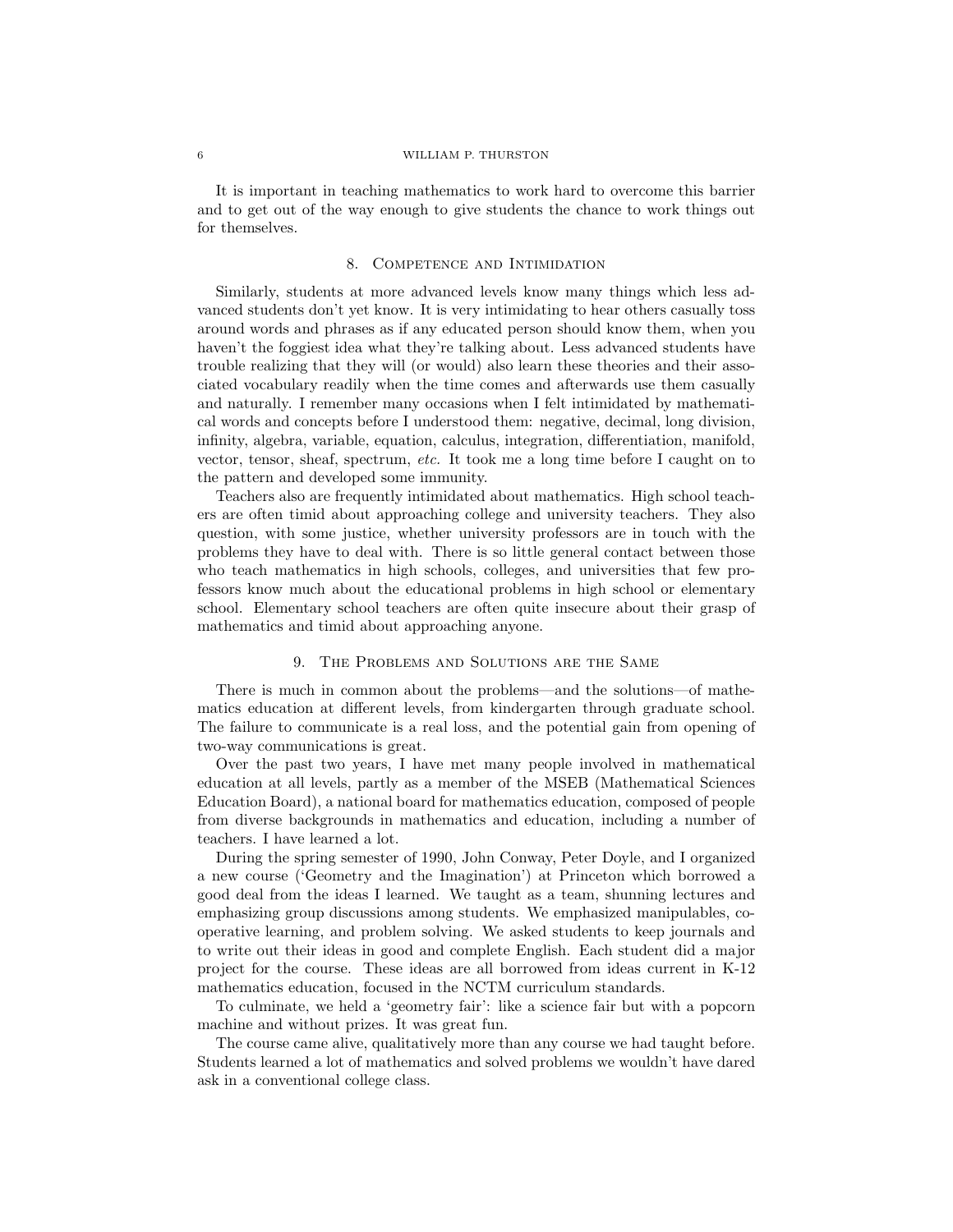One topic we discussed was mathematical education. Students were given an earlier draft of this essay and wrote 70 thoughtful essays based on their own experiences. This essay has benefitted considerably from their comments.

# 10. Socially Excluded Groups

Why do so few women become mathematicians, and so few of the non-Asian minorities?

I am convinced that the poverty of the school mathematics teaching and curriculum has a lot to do with it. The way mathematics is taught in school does not address the real goals of a mathematical education. It is very hard to get a sense of the depth, liveliness, power, and breadth of mathematics from any ordinary experience with mathematics in school. I believe that most students who really master the subject matter, and eventually become scientists, mathematicians, computer programmers, etc., are those who have some other channel for learning mathematics, outside the classroom. Sometimes it is the home, sometimes it is books, sometimes it is an unusual teacher, but often it is the 'nerd' social subgroup in school. When I was in high school, I certainly belonged to this subgroup (although the name 'nerd' was not yet current), and I appreciated it very much. However, it is a very different matter for white and Asian males to join this social subgroup than for women, Hispanics or blacks.

Since channels of learning outside the classroom are currently dominant in mathematics education for the top group of students, improvement of the general quality of mathematics within the classroom therefore should act as an equalizer, particularly helping blacks, Hispanics, and women. For people who are not already tuned in to the mathematical style of discourse, it is especially important to teach in a way that is not watered down, but that begins from a person's real experience.

Intimidation also has a lot to do with it. The emphasis on precocity, high test scores, and competition work to amplify the small differences which arise from other sources.

### 11. Goals and Standardized Tests

What is mathematics education good for?

11.1. Mathematics in life. First, mathematics is a basic tool of everyday life. When coffee comes in 13 oz. packages and 16 oz. cans, can you take that information in stride (walking slowly by the shelf), along with the prices and the prominent signs claiming 'contains 23% more' on the cans, to help decide which you'd prefer to buy? In buying a new car with various gimmicks in financing, rebates, and features, do you understand what is going on? If most people did, the gimmicks would be pointless.

Second, mathematical reasoning is an important part of informed citizenship. Can you understand the reasoning behind studies of health risks from various substances, and can you judge how important they are? When listening to politicians, can you and do you use your reckoning powers to help decide how important some statistic is, and what it means? Can you measure and calculate adequately for simple sewing and carpentry? Can you plan a budget? When you see graphs in newspapers and magazines, do you understand what they mean, and are you aware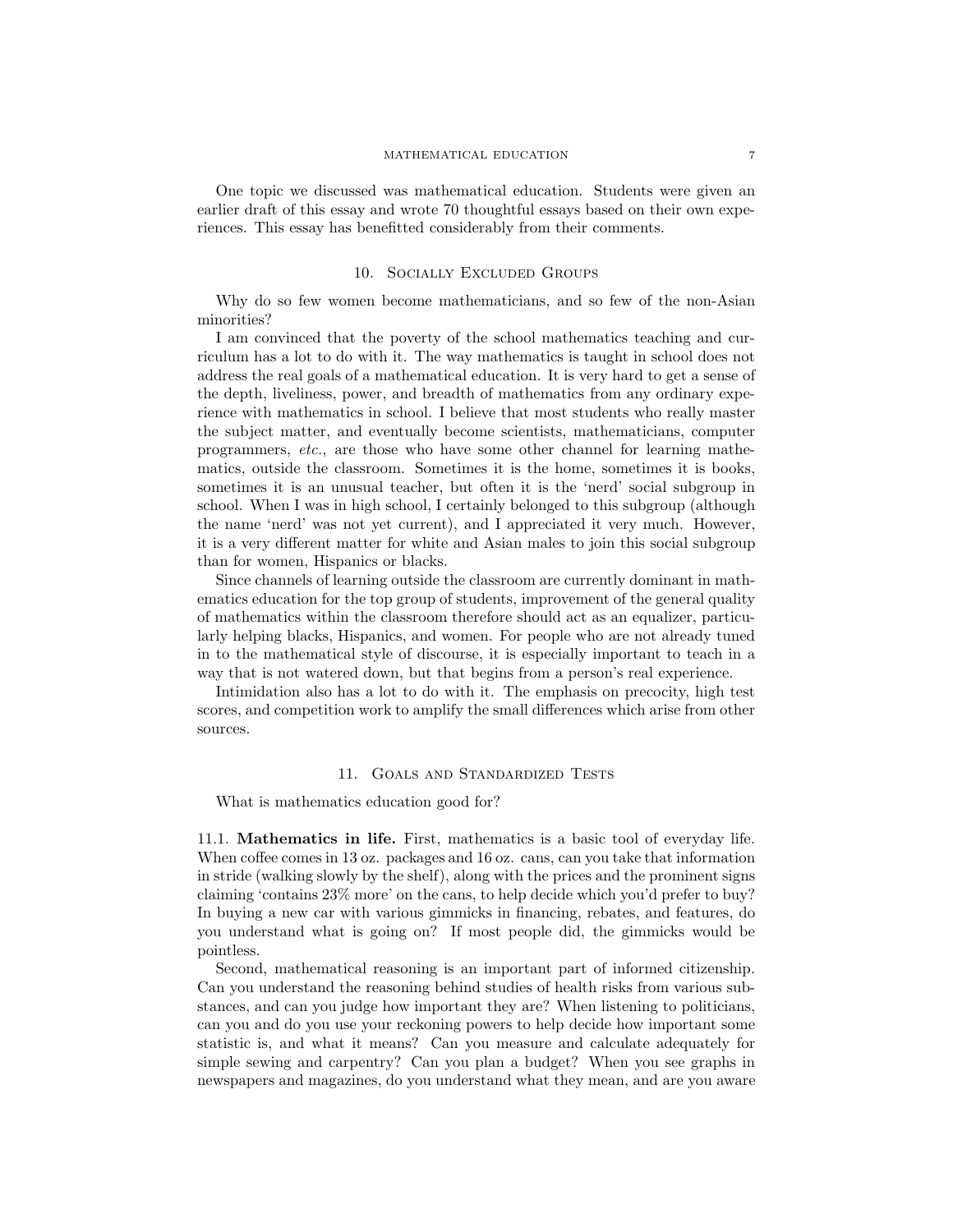of the several devices frequently used either to dramatize or to play down a certain trend?

Third, mathematics is a tool needed for many jobs in the infrastructure of our increasingly complex and technological society. These uses are pervasive and varied. The dental technician, the fax repairperson, the fast food manager, the real estate agent, the computer consultant, the bookkeeper and the banker, the nurse and the lawyer, all need a certain proficiency with mathematics in their jobs.

Fourth, mathematics is intensively used (and sometimes abused) in most branches of science. Much of theoretical science really is mathematics. Statistics is one of the most common uses of mathematics. Many scientists use the widespread computerized statistical packages, which alleviate the need for computation. However, people who use statistical packages are often shaky in their understanding of the basic principles involved and often apply statistical tests or graphical displays inappropriately.

11.2. Mathematics is alive. To me, these utilitarian goals are important, but secondary. Mathematics has a remarkable beauty, power, and coherence, more than we could have ever expected. It is always changing, as we turn new corners and discover new delights and unexpected connections with old familiar grounds. The changes are rapid, because of the solidity of the kind of reasoning involved in mathematics.

Mathematics is like a flight of fancy, but one in which the fanciful turns out to be real and to have been present all along. Doing mathematics has the feel of fanciful invention, but it is really a process of sharpening our perception so that we discover patterns that are everywhere around. In his famous apology for mathematics, G.H. Hardy praised number theory for its purity, its abstraction, and the self-evident impossibility of ever putting it to practical use. Now this very subject is applied very widely, particularly for encoding and decoding communications.

My experience as a mathematician has convinced me that the aesthetic goals and the utilitarian goals for mathematics turn out, in the end, to be quite close. Our aesthetic instincts draw us to mathematics of a certain depth and connectivity. The very depth and beauty of the patterns makes them likely to be manifested, in unexpected ways, in other parts of mathematics, science, and the world.

To share in the delight and the intellectual experience of mathematics—to fly where before we walked—that is the goal of a mathematical education.

11.3. Testing and "accountability". Unfortunately the goals of school mathematics have become incredibly narrow, much narrower even than the first set of utilitarian goals listed above, let alone the others. It is popular lately for politicians and the public to demand "accountability" from the school systems. This would be great, except that educational accounting is usually based on narrowly-focused multiple-choice tests.

It is as if students were considered to have mastered Shakespeare if they could pass a timed vocabulary test in Elizabethan English, or that they had learned to write when they could correctly choose the grammatical form of a sentence from four possibilities.

The state and regional boards of education these days hand out a laundry list of skills which students are supposed to know at a certain age, rather than a curriculum: horizontal addition versus vertical addition, addition of 2 digit numbers to 2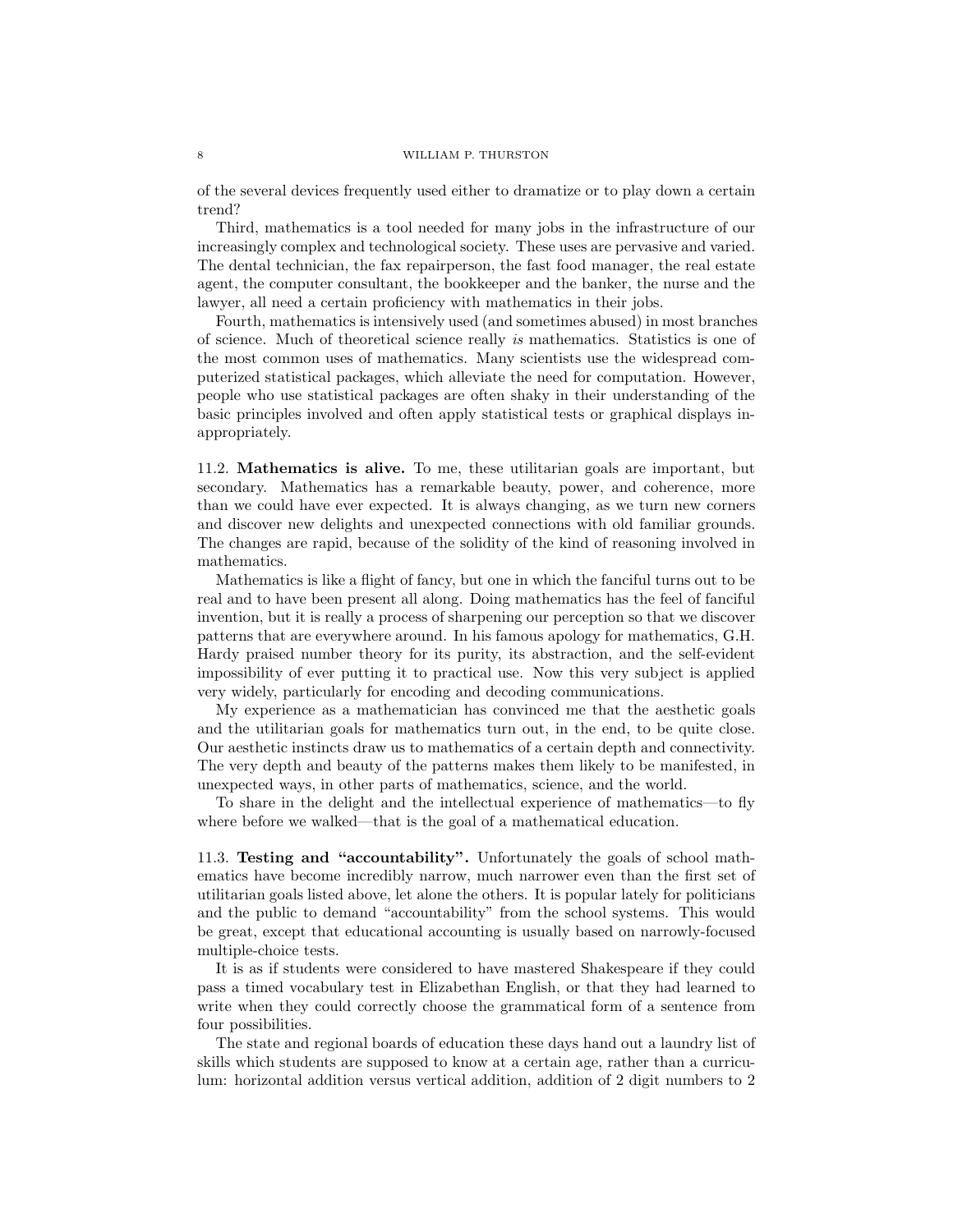digit numbers with a 2 digit answer versus addition of 2 digit numbers to 2 digit numbers with a 3 digit answer, etc.

A front-page article in the New York Times Metropolitan section of July 24, 1990 contrasted the elementary schools in two similar difficult neighborhoods of Brooklyn. The first was a 'successful' school, with two reading lessons a day, the second lesson in 'test-taking skills' and practice for the standardized reading test. In this school, 80.5% scored at or above grade level. The other school was an 'unsuccessful' school where they prepare for the test for 'only' 3 months. In that school, 36.4% score at or above grade level.

The reporter cited an example of how the principal sets the tone in the 'successful' school:

She is not satisfied with just the right answers; she wants the right steps along the way. In one fourth-grade class, she noticed that pigtailed Keanda Snagg had made a wild, though accurate, stab at a problem requiring her to average which of two stores had lower prices.

"It looks like you were going to do it without doing the work," she told Keanda.

As she watched Keanda go through the calculations, she stressed fundamentals beyond arithmetic, like putting numbers in clearly ordered columns.

I can't tell which school is actually more successful without seeing them for myself, but one thing I know: neither the test scores nor the cited incident are demonstrations of greater success.

## 12. Thinking and Rote

Narrow goals are stultifying.

People are much smarter when they can use their full intellect and when they can relate what they are learning to situations or phenomena which are real to them.

The natural reaction, when someone is having trouble understanding what you are explaining, is to break up the explanation into smaller pieces and explain the pieces one by one. This tends not to work, so you back up even further and fill in even more details.

But human minds do not work like computers: it is harder, not easier, to understand something broken down into all the precise little rules than to grasp it as a whole. It is very hard for a person to read a computer assembly language program and figure out what it is about. A computer reads and executes it in the blink of an eye. But the most powerful computer in the world is not clever enough to drive a car safely, or control a stroll along the sidewalk, or come up with an interesting mathematical discovery.

Studying mathematics one rule at a time is like studying a language by first memorizing the vocabulary and the detailed linguistic rules, then building phrases and sentences, and only afterwards learning to read, write, and converse. Native speakers of a language are not aware of the linguistic rules: they assimilate the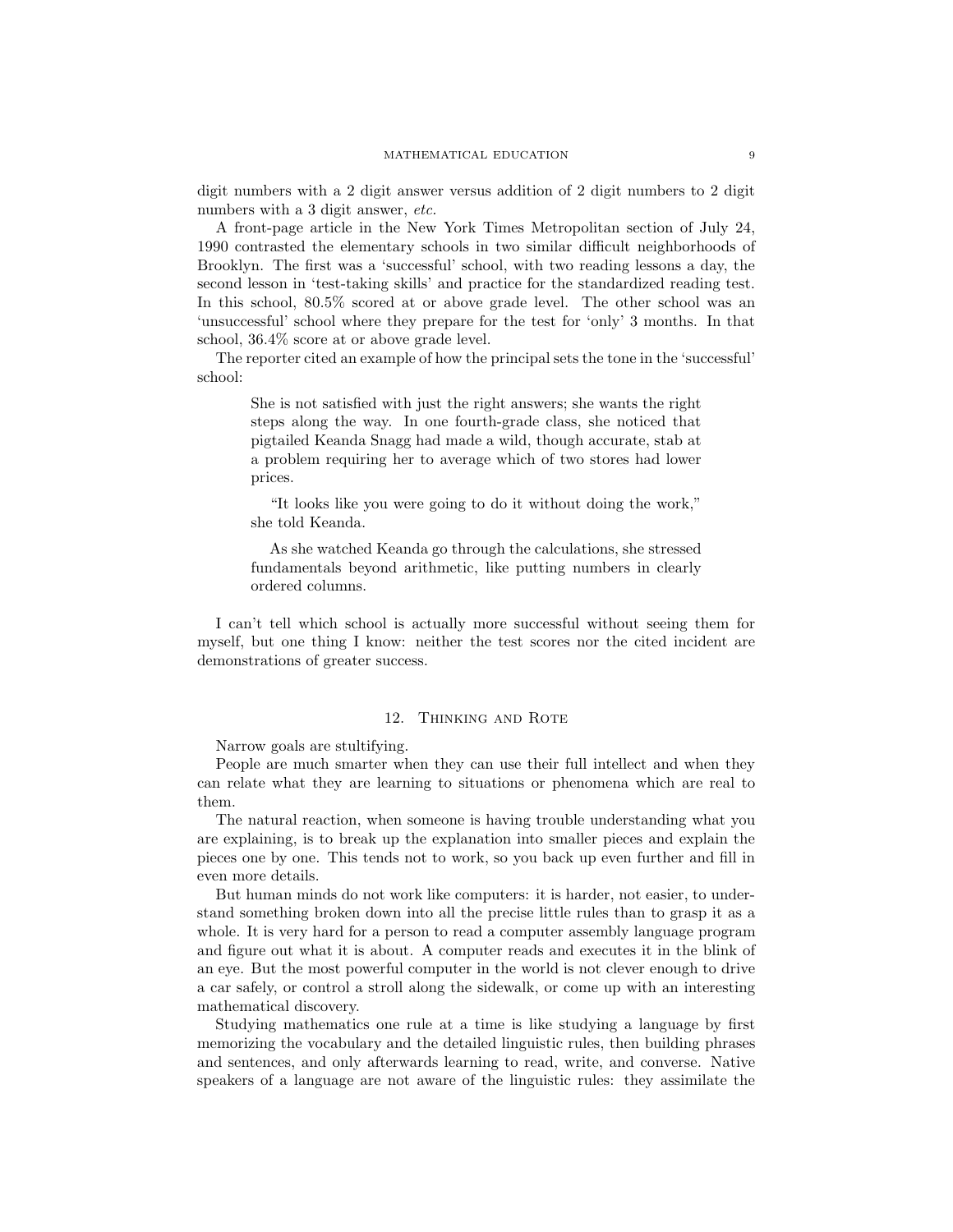language by focusing on a higher level, and absorbing the rules and patterns subconsciously. The rules and patterns are much harder for people to learn explicitly than is the language itself. In fact, the tremendous and so far unsuccessful attempts to teach languages to computers demonstrate that nobody can yet describe a language adequately by precise rules.

It is better not to teach a topic at all than to attempt teaching it in tiny rules and bits.

### 13. Answers and Questions

People appreciate and catch on to a mathematical theory much better after they have first grappled for themselves with the questions the theory is designed to answer.

There is a natural tendency, in teaching mathematics, to use the logical order and to explain all the techniques and answers before bringing up the examples and the questions, on the supposition that the students will be equipped with all the techniques necessary to answer them when they arise.

It is better to keep interesting unanswered questions and unexplained examples in the air, whether or not the students, the teachers, or anybody is yet ready to answer them. The best psychological order for a subject in mathematics is often quite different from the most efficient logical order.

As mathematicians, we know that there will never be an end to unanswered questions. In contrast, students generally perceive mathematics as something which is already cut and dried—they have just not gotten very far in digesting it.

We should present mathematics to our students in a way which is at once more interesting and more like the real situations where students will encounter it in their lives—with no guaranteed answer.

## 14. What Can We Do?

This depends on who we are.

In our compartmentalized system, it is hard for a single organization or individual to do very much to affect the overall system directly. But addressing the local situation will indirectly influence the global situation. I will address the question from the point of view of college and university mathematicians.

First, college and university mathematics departments should develop courses which can give students a fresh chance in mathematics. Remedial courses are widespread, but their success is limited: going over the same material one more time is tedious and boring, whether you understood it the first time or you didn't. There is a built in handicap to enthusiasm and spontaneity.

Instead, there should be more courses available to freshmen and nonmajors which exploit some of the breadth of mathematics, to permit starting near the ground level without a lot of repetition of topics that students have already heard. For instance, elementary courses in topology, number theory, symmetry and group theory, probability, finite mathematics, algebraic geometry, dynamical systems (chaos), computer graphics and linear algebra, projective geometry and perspective drawing, hyperbolic geometry, and mathematical logic can meet this criterion.

Second, we should work to create better channels of communication between the compartments of the educational system. We need to find devices so that the educational accomplishments of professors are visible within the profession, not merely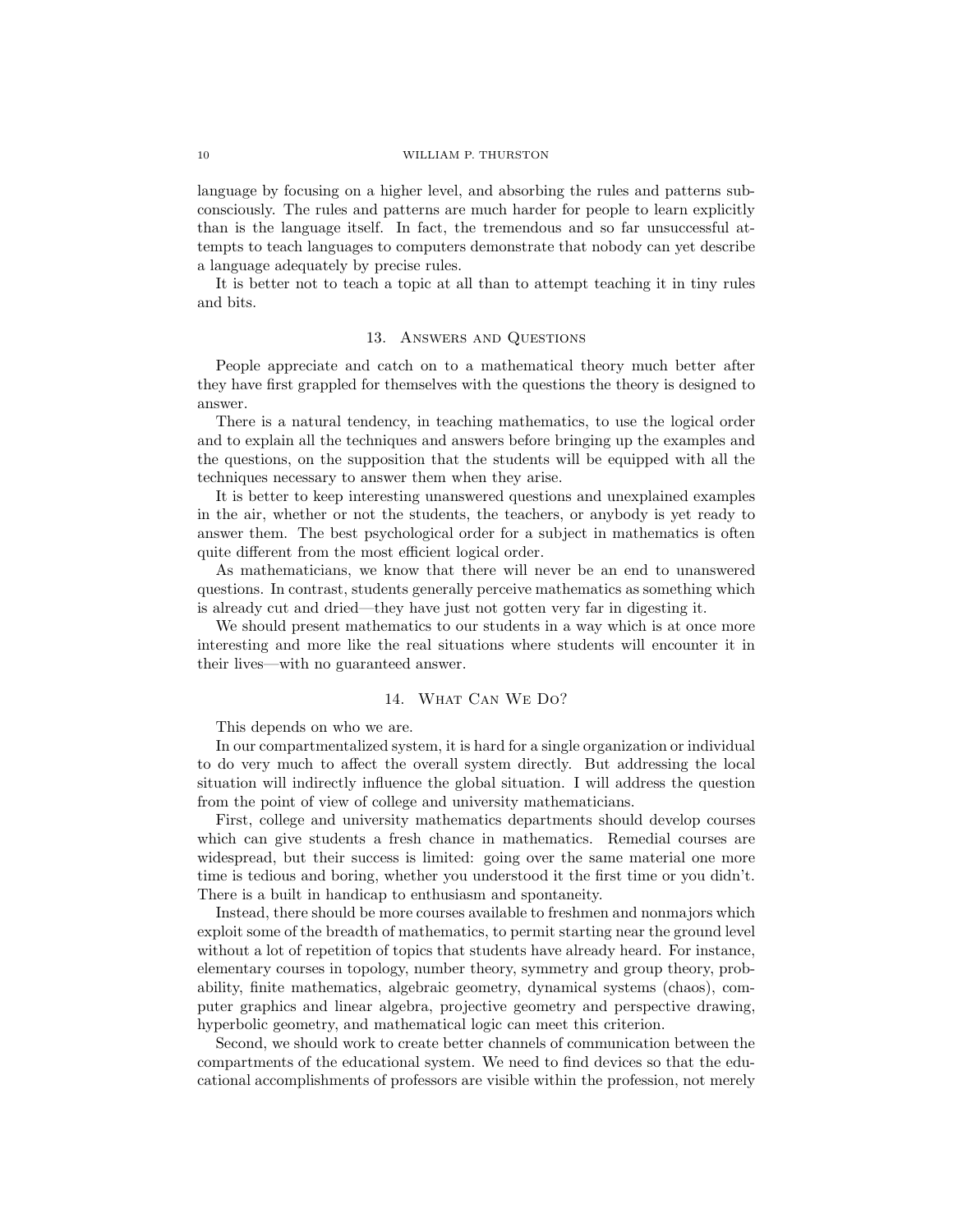within the classroom or within the department. We need to find vehicles for exchange of interesting ideas between different departments: for instance, exchange visits between directors of undergraduate studies and chairs of departments. We should visit each other's classrooms. We need more talks and special sessions related to education at our professional meetings, and more prizes for educational accomplishments.

The newsletter, Undergraduate Mathematics Education Trends, and the MAA newsletter, Focus, are two such vehicles, and there are several other publications which carry articles on undergraduate education. The annual chairman's coloquium organized by the Board on Mathematical Sciences of the National Research Council is another vehicle of communication, although it has a broader agenda than education. Still, these existing channels are very small compared with what we could establish.

Even more important and more difficult is the creation of channels for communication between the strata: most important for colleges and universities is communication between high school, college and university mathematics departments. This communication must be two-way: college and university professors can learn a lot about how to teach from school teachers. The MSEB is one such channel, along with the state mathematics coalitions that they have helped to stimulate, but what we need is a much more massive exchange.

How can the senior professors, who are at the top of a system which is clearly not doing such a great job, presume to teach their juniors how to do better? The graduate students and the junior faculty often do a better job at teaching mathematics than the senior faculty, who have sometimes become resigned to the dismal situation, settled into a routine, and given up on trying any new initiatives. Even when they do a pretty good job in their own classrooms, against the odds, they do not usually get involved in improving the overall system.

Often other professors are suspicious of the professor who does take an interest in education. They tend to assume that research is the only activity which really matters and that turning to education is a sign of failure in research. Senior professors sometimes explicitly advise junior faculty not to waste too much energy on teaching, or they will never be promoted.

We must recognize that there are many different ways that we can make important contributions to society and to our institutions. It is dumb to measure mathematicians against the single scale of research. Education is an important and challenging endeavor, which many people engage in by choice, not necessity. We should judge them by what they accomplish, not by what they might have accomplished if they spent their time and energy elsewhere.

What urgently needs to change is the system of professional rewards. We need something better than the current situation within university mathematics departments where there is lip service to the importance of teaching, but, when it comes to the crunch of hiring and tenure decisions, teaching and service count only in the marginal cases where the candidates cannot be differentiated by the quality of research.

People are socially motivated. As we discuss education with each other, we put more energy into it, and it becomes more important to us. The academic culture can change, and it has changed. The process of change is mostly an informal one (what you talk about at lunch), not controlled by organizational decisions. But